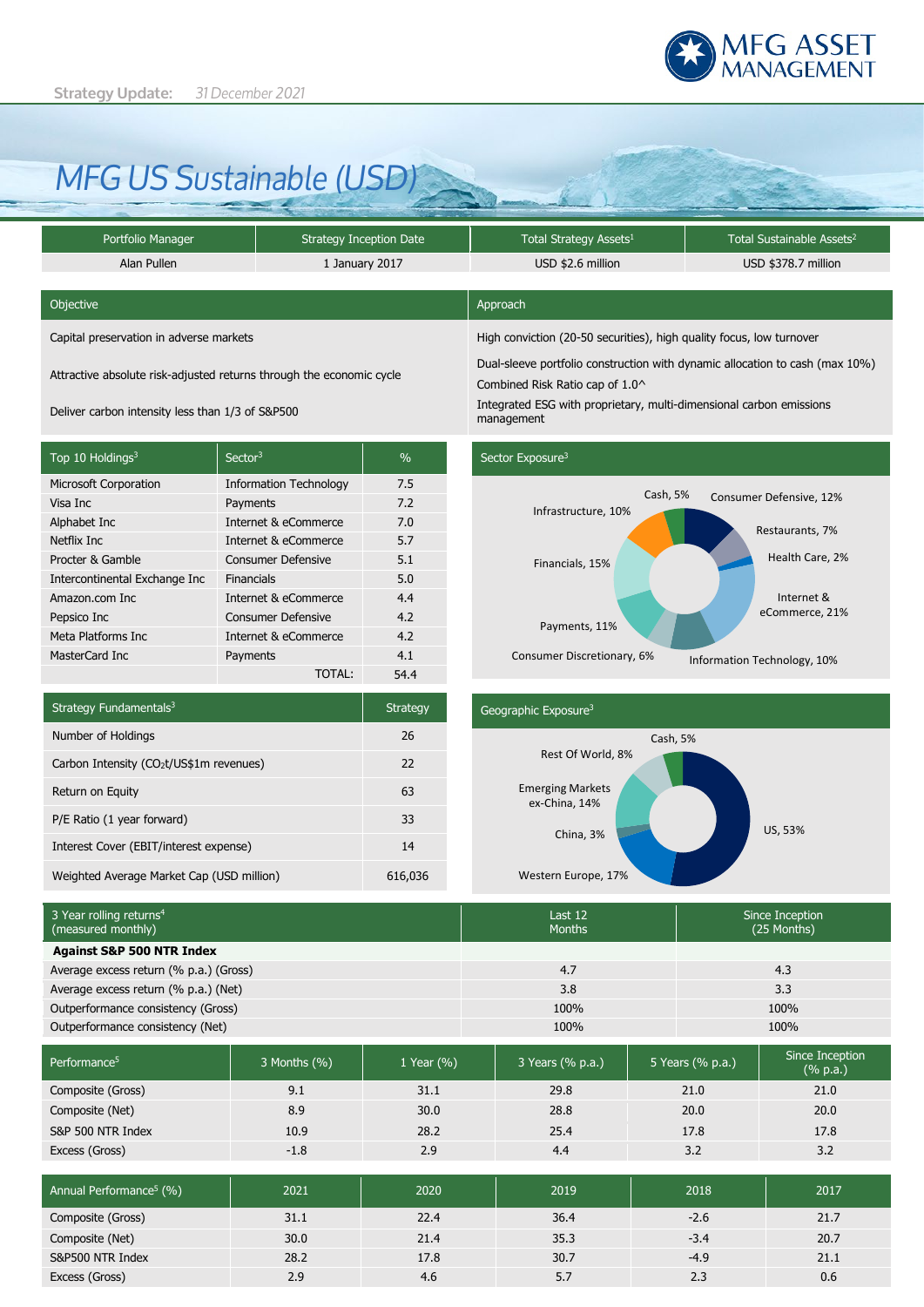$1$  US Sustainable Strategy is currently based on a proprietary portfolio.<br><sup>2</sup> Comprised of all Sustainable Strategies.

- complicion a miscularism contention of the strategy. Sectors are internally defined. Geographical exposure is calculated on a look through basis based on underlying revenue exposure of individual companies held within the portfolio. Exposures may not sum to 100% due to rounding. Refer to the Important Notice below for further information.<br>And within the portfolio. Exposures may not sum to 100% due to rounding. Refer to the I

percentage of positive excess returns. Strategy inception is 1 January 2017.<br><sup>5</sup> Returns are for the US Sustainable Composite and denoted in USD. Performance would vary if returns were denominated in a currency other than section below for further information. Composite (Net) returns are net of fees charged to clients and have been reduced by the amount of the highest fee charged to any client employing that strategy during the period

under consideration. Actual fees may vary depending on, among other things, the applicable fee schedule and portfolio size. Fees are available upon request.<br>^ Combined risk ratio is a measure of relative beta and relative

#### **IMPORTANT NOTICE**

This material is being furnished to you to provide summary information regarding Magellan Asset Management Limited trading as MFG Asset Management **('MFG Asset Management'**) and an investment fund or investment strategy managed by MFG Asset Management (**'Strategy'**). This material is not intended to constitute advertising or advice of any kind and you should not construe the contents of this material as legal, tax, investment or<br>

The investment program of the Strategy presented herein is speculative and may involve a high degree of risk. The Strategy is not intended as a complete investment program and is suitable only for sophisticated investors who can bear the risk of loss. The Strategy may lack diversification, which can increase the risk of loss to investors. The Strategy's performance may be volatile. Past performance is not necessarily indicative of future r objectives will be achieved. Statements contained in this material that are not historical facts are based on current expectations, estimates, projections, opinions and beliefs of MFG Asset Management. Such statements'<br>inv of an MFG Asset Management financial product or service may differ materially from those reflected or contemplated in such forward-looking statements. The Strategy will have limited liquidity, no secondary market for<br>inter Interests in the Strategy is expected to develop and there are rest<br>the Strategy will reduce trading profits, if any, or increase losses.

No representation or warranty is made with respect to the correctness, accuracy, reasonableness or completeness of any of the information contained in this material. This information is subject to change at any time and on losses, loss of opportunity or incidental or punitive damages.

No distribution of this material will be made in any jurisdiction where such distribution is not authorised or is unlawful. This material does not constitute, and may not be used for the purpose of, an offer or solicitatio www.mfgam.com.au. Any trademarks, logos, and service marks contained herein may be the registered and unregistered trademarks of their respective owners.

United Kingdom - This material does not constitute an offer or inducement to engage in an investment activity under the provisions of the Financial Services and Markets Act 2000 (FSMA). This material does not form part of any offer or invitation to purchase, sell or subscribe for, or any solicitation of any such offer to purchase, sell or subscribe for, any shares, units or other type of investment product or service. This material or an (FPO).

United States of America - This material is not intended as an offer or solicitation for the purchase or sale of any securities, financial instrument or product or to provide financial services. It is not the intention of Management to create legal relations on the basis of information provided herein. Where performance figures are shown net of fees charged to clients, the performance has been reduced by the amount of the highest fee<br>charge request and also may be found in Part II of MFG Asset Management's Form ADV.

The S&P 500 TR Index is a float adjusted market capitalization weighted index that is designed to measure the equity performance of the top 500 companies in the United States. Index results assume the reinvestment of<br>all d

#### **GLOBAL INVESTMENT PERFORMANCE STANDARDS (GIPS®) DISCLOSURE**

Magellan Asset Management Limited, doing business as MFG Asset Management in jurisdictions outside Australia and New Zealand, (MFG Asset Management) claims compliance with the Global Investment Performance<br>Standards (GIPS

For the purpose of complying with GIPS, the Firm is defined as all discretionary portfolios managed by MFG Asset Management, excluding brands managed by subsidiaries operating as distinct business entities. MFG Asset<br>Manag

The US Sustainable composite is a concentrated global equity strategy investing in high quality companies (typically 20-50 stocks), domiciled in the United States, with an integrated low carbon overlay. High quality compan are those companies that have sustainable competitive advantages which translate into returns on capital materially in excess of their cost of capital for a sustained period of time. The investment objectives of the<br>US Sus

To achieve investment objectives, the composite may also use derivative financial instruments including, but not limited to, options, swaps, futures and forwards. Derivatives are subject to the risk of changes in the marke reduce its returns.

A copy of the composite's GIPS compliant presentation and/or the firm's list of composite descriptions are available upon request by emailing client.reporting@magellangroup.com.au

The representative portfolio is an account in the composite that closely reflects the portfolio management style of the strategy. Performance is not a consideration in the selection of the representative portfolio. The<br>cha is available upon request.